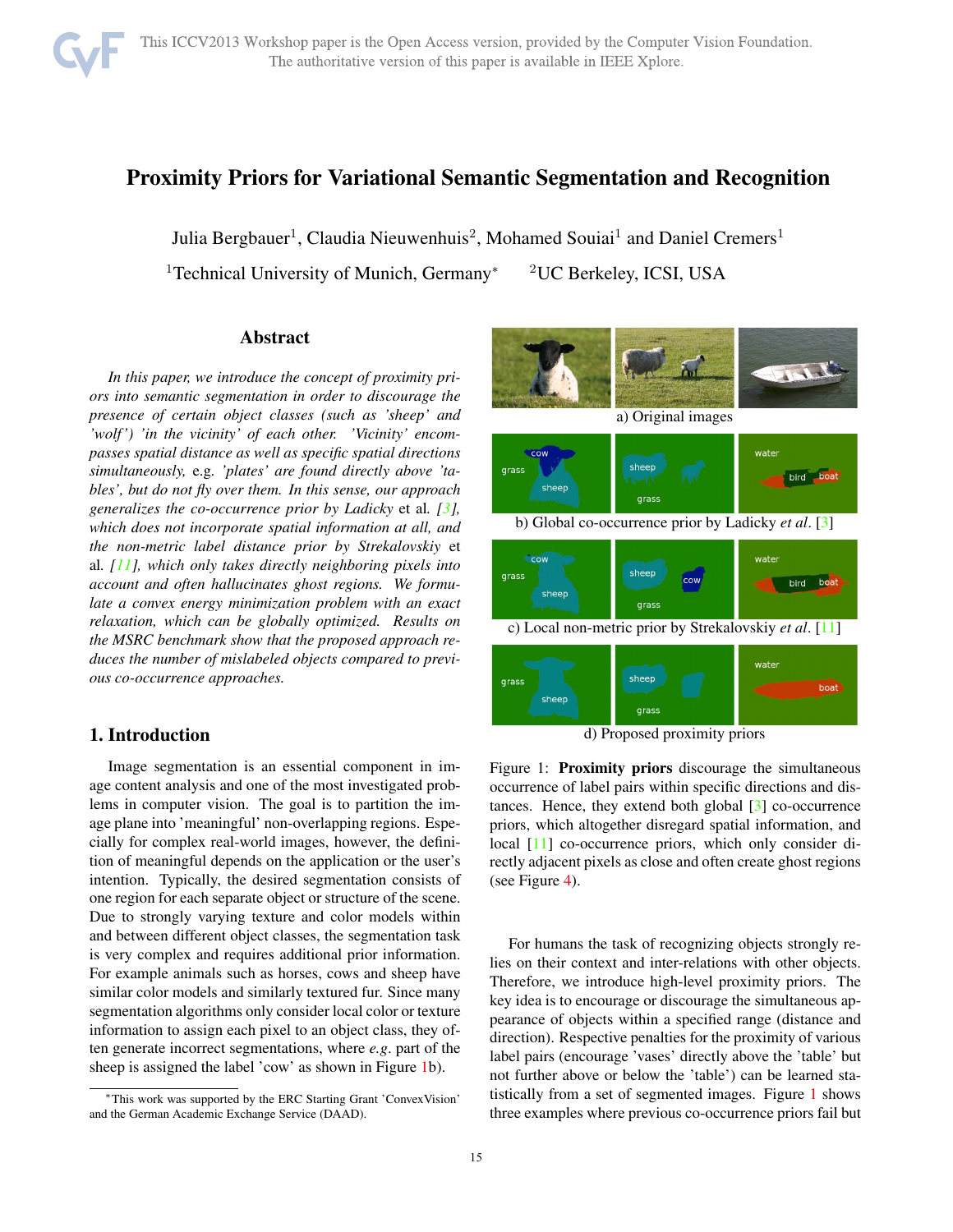proximity priors correctly propagate co-occurrence information yielding the correct segmentation result.

The specific challenge we face in this paper is to find an efficient and convex optimization approach for multi-label segmentation with proximity priors. Improved results based on proximity priors in comparison to related co-occurrence based approaches are shown in Figures 1, 4, 5.

#### 1.1. Related Work

There have been several previous approaches on the integration of co-occurrence priors into semantic segmentation. The most closely related approaches are the global cooccurrence prior by Ladicky *et al*. [3] and the non-metric distance prior by Strekalovskiy *et al*. [11], which can be understood as a local co-occurrence prior.

Ladicky *et al*. [3] *globally* penalize label sets which occur together in the same image. Yet, this prior is entirely indifferent about *where* in the image respective labels emerge. Moreover, the penalty proposed in [3] is independent of the size of the labeled regions. As a consequence, if more pixels vote for a certain label then they may easily overrule penalties imposed by the co-occurrence term – leading to the segmentations in Figure 1b) with large adjacent regions despite large co-occurrence cost for 'sheep' and 'cow'.

In contrast, Strekalovskiy *et al*. [11] introduced a *local* co-occurrence prior, which operates only on directly neighboring pixels. The authors formulate a variational approach, which allows for the introduction of non-metric label distances in order to handle learned arbitrary co-occurrence penalties, which often violate the triangle inequality. While labels 'wolf' and 'grass', for example, are common within an image and labels 'sheep' and 'grass' as well, sheep are rarely found next to wolves. The drawback of this approach is that the algorithm can avoid costly label transitions simply by introducing infinitesimal 'ghost labels' – see Figure 4. Furthermore, due to the strong locality the prior allows for regions to appear close to each other despite high co-occurrence penalties (see the labels 'sheep' and 'cow' in Figure 1c).

Considering more complex spatial label relationships will avoid ghost labels due to stronger penalization and will allow to propagate the co-occurrence penalty to more distant pixels of the second sheep. Therefore, we generalize these priors to a prior for arbitrary relative spatial relations. Figure 1d) shows examples where proximity priors successfully propagated the co-occurrence penalty to neighboring objects.

In the context of learning, relative spatial label distances have been successfully applied in [1, 2, 9].

#### 1.2. Contributions

In this paper, we propose *proximity priors* for variational semantic segmentation and recognition. Specifically, we make the following contributions:

- We integrate learned spatial relationships between different objects into a variational multi-label segmentation approach.
- We generalize global co-occurrence priors [3] and local co-occurrence priors [11] to co-occurrence priors with arbitrary spatial relationships.
- We give a convex relaxation which can be solved with fast primal-dual algorithms [8] in parallel on graphics hardware (GPUs).
- We avoid the emergence of artificial 'ghost labels'.
- We do not rely on prior superpixel partitions but directly work on the pixel level.

#### 2. Variational Multi-Label Segmentation

Let  $I : \Omega \rightarrow \mathbb{R}^d$  denote the input image defined on the image domain  $\Omega \subset \mathbb{R}^2$ . The general multi-label image segmentation problem with  $n \geq 1$  labels consists of the partitioning of the image domain  $\Omega$  into n regions  $\{\Omega_1,\ldots,\Omega_n\}$ . This task can be solved by computing binary labeling functions  $u_i : \Omega \to \{0,1\}$  in the space of functions of bounded variation  $(BV)$  such that  $\Omega_i = \{x \mid u_i(x) = 1\}$ . We compute a segmentation of the image by minimizing the following energy [13] (see [6] for a detailed survey and code)

$$
E(\Omega_1,..,\Omega_n) = \frac{\lambda}{2} \sum_{i=1}^n \text{Per}_g(\Omega_i) + \sum_{i=1}^n \int_{\Omega_i} f_i(x) dx. (1)
$$

For comparability, we use the same appearance model  $f_i$  as in [3, 11]. Per<sub>q</sub>  $(\Omega_i)$  denotes the perimeter of each set  $\Omega_i$ , which is minimized in order to favor segments of shorter boundary. These boundaries are measured with either an edge-dependent or an Euclidean metric defined by the nonnegative function  $q : \Omega \to \mathbb{R}^+$ . For example,

$$
g(x) = \exp\left(-\frac{|\nabla I(x)|^2}{2\sigma^2}\right), \sigma^2 = \frac{1}{|\Omega|} \int_{\Omega} |\nabla I(x)|^2 dx
$$

favors the coincidence of object and image edges.

To rewrite the perimeter of the regions in terms of the indicator functions we make use of the total variation:

$$
\operatorname{Per}_g(\Omega_i) = \int_{\Omega} g(x) |Du_i| = \sup_{\xi_i : |\xi_i(x)| \le g(x)} - \int_{\Omega} u_i \operatorname{div} \xi_i \, dx.
$$

Since the binary functions  $u_i$  are not differentiable  $Du_i$  denotes their distributional derivative. Furthermore,  $\xi_i \in C_c^1(\Omega;\mathbb{R}^2)$  are the dual variables and  $C_c^1$  denotes the space of smooth functions with compact support. We can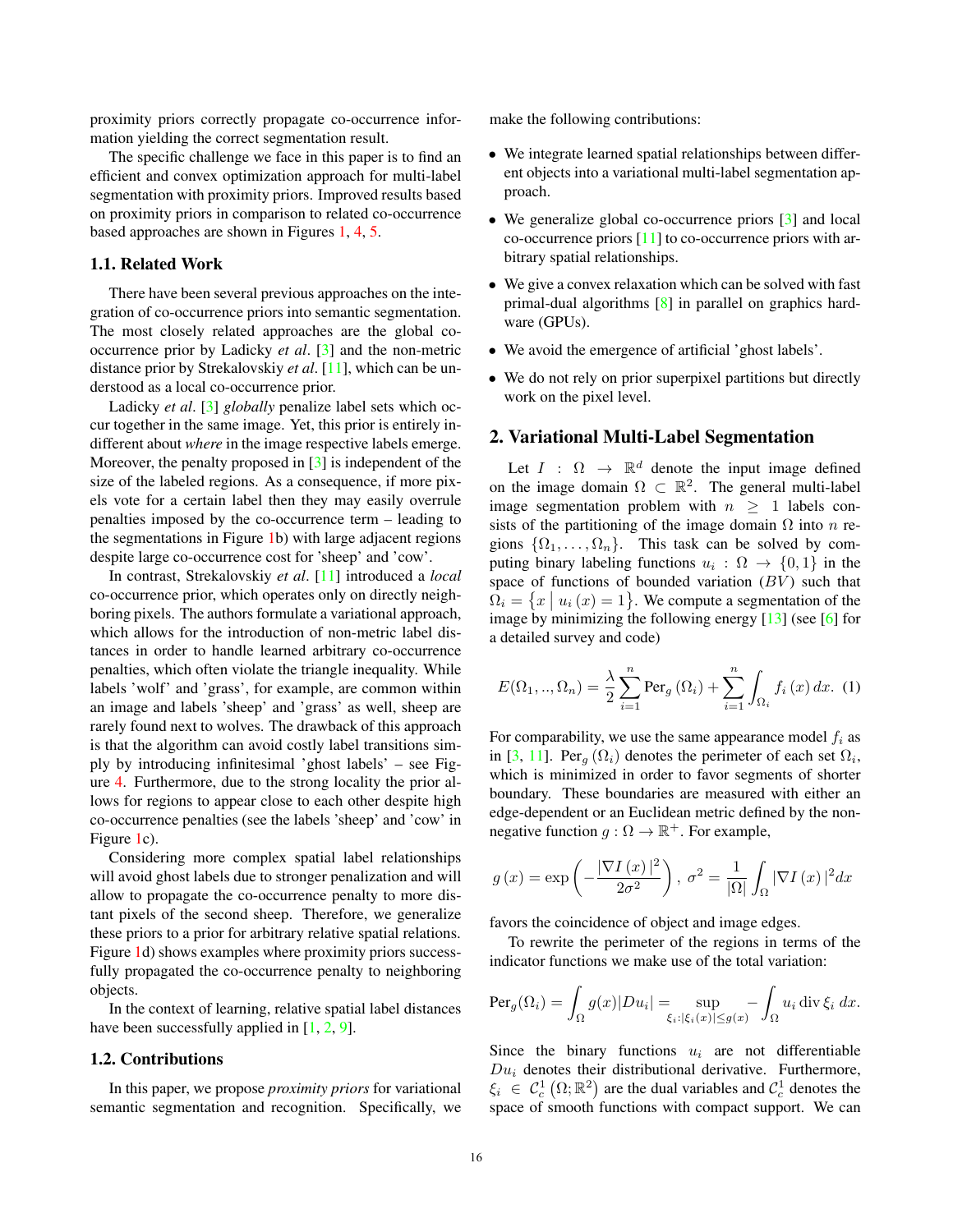

Figure 2: Impact of S. Different sets S in (3) convey different proximity priors. b) Symmetric sets S only consider object distances, but are indifferent to directional relations. c) If  $S$  is chosen as a vertical line centered at the bottom, the indicator function of the region 'sign' is extended to the bottom of the object, *e.g*. penalizing 'book' appearing closely below 'sign'. d) Horizontal lines penalize labels to the left and right.

rewrite the energy in  $(1)$  in terms of the indicator functions  $u_i : \Omega \to \{0,1\}$  [6, 13]:

$$
E(u_1, ..., u_n) = \sup_{\xi \in \mathcal{K}} \sum_{i=1}^n \int_{\Omega} (f_i - \operatorname{div} \xi_i) u_i dx, \tag{2}
$$

where 
$$
\mathcal{K} = \left\{ \xi \in C_c^1 \left( \Omega; \mathbb{R}^{2 \times n} \right) \middle| |\xi_i(x)| \leq \frac{\lambda g(x)}{2} \right\}.
$$

## 2.1. The Novel Proximity Prior

To introduce the proximity prior into the optimization problem in (2), we define the proximity matrix  $A \in \mathbb{R}_{\geq 0}^{n \times n}$ . Each entry  $A(i, j)$ ,  $i \neq j$  indicates the penalty for the occurrence of label  $j$  in the proximity of label  $i$ , which we denote by  $i \sim j$ . For  $i = j$  we set  $A(i, i) := 0$ . The penalties can be computed from co-occurrence probabilities of training segmentations, *e.g.* by  $A(i, j) = -\log P(i \sim j)$ . An example for a learned proximity matrix A is illustrated in Figure 3.

To compute the proximity of two labels, we first introduce the notion of an extended indicator function  $u_i$  denoted by  $d_i : \Omega \to \{0, 1\}$ , which 'enlarges' the indicator function



Figure 3: Proximity matrix. Learned penalty matrix for the MSRC benchmark (objects are color coded corresponding to benchmark convention in first row and column). The lighter the color the more likely is the occurrence of the corresponding labels within the relative spatial context, and the lower is the corresponding penalty.

in a specific direction and distance (see Figure 2):

$$
d_i(x) = \sup_{y \in \Omega} u_i(y) + s(x - y) = \sup_{z \in S} u_i(x + z), \quad (3)
$$
  
where 
$$
s(x) = \begin{cases} 0, & x \in S, \\ -\infty, & otherwise. \end{cases}
$$

The set  $S \subseteq \Omega$  determines the type of geometric spatial relationship we want to penalize, *i.e*. distance and direction, for example 'less than 20 pixels above'. Symmetric sets of specific sizes consider the proximity of two labels without preference of a specific direction. If  $S$  is for example a line we can penalize the proximity of specific labels in specific directions, *e.g.* the occurrence of a book below a sign (compare Figure 2c). The larger  $S$  the more pixels are considered adjacent to  $x$ . Runtime can be minimized here by choosing sparse sets  $S$ .

To detect if two regions  $i$  and  $j$  are close to each other, we compute the overlap of the extended indicator function  $d_i$  and the indicator function  $u_i$ . For each two regions i and  $j$  we can now penalize their proximity by means of the following energy term:

$$
E_{prox}(u) = \sum_{1 \le i < j \le n} A(i, j) \int_{\Omega} d_i(x) u_j(x) dx. \tag{4}
$$

### 2.2. A Convex Relaxation

In the following we will propose a convex relaxation of the segmentation problem (2) combined with the proposed proximity prior in (4). To obtain a convex optimization problem, we require convex functions over convex domains.

Relaxation of the Binary Functions  $u_i$  The general multi-labeling problem is not convex due to the binary region indicator functions  $u_i : \Omega \to \{0, 1\}$ . To obtain a convex problem where each pixel is assigned to exactly one label, optimization is carried out over the convex set

$$
\mathcal{U} = \left\{ u \in BV\left(\Omega; [0,1]^n\right) \Big| \sum_{j=1}^n u_j\left(x\right) = 1 \ \forall x \in \Omega \right\}.
$$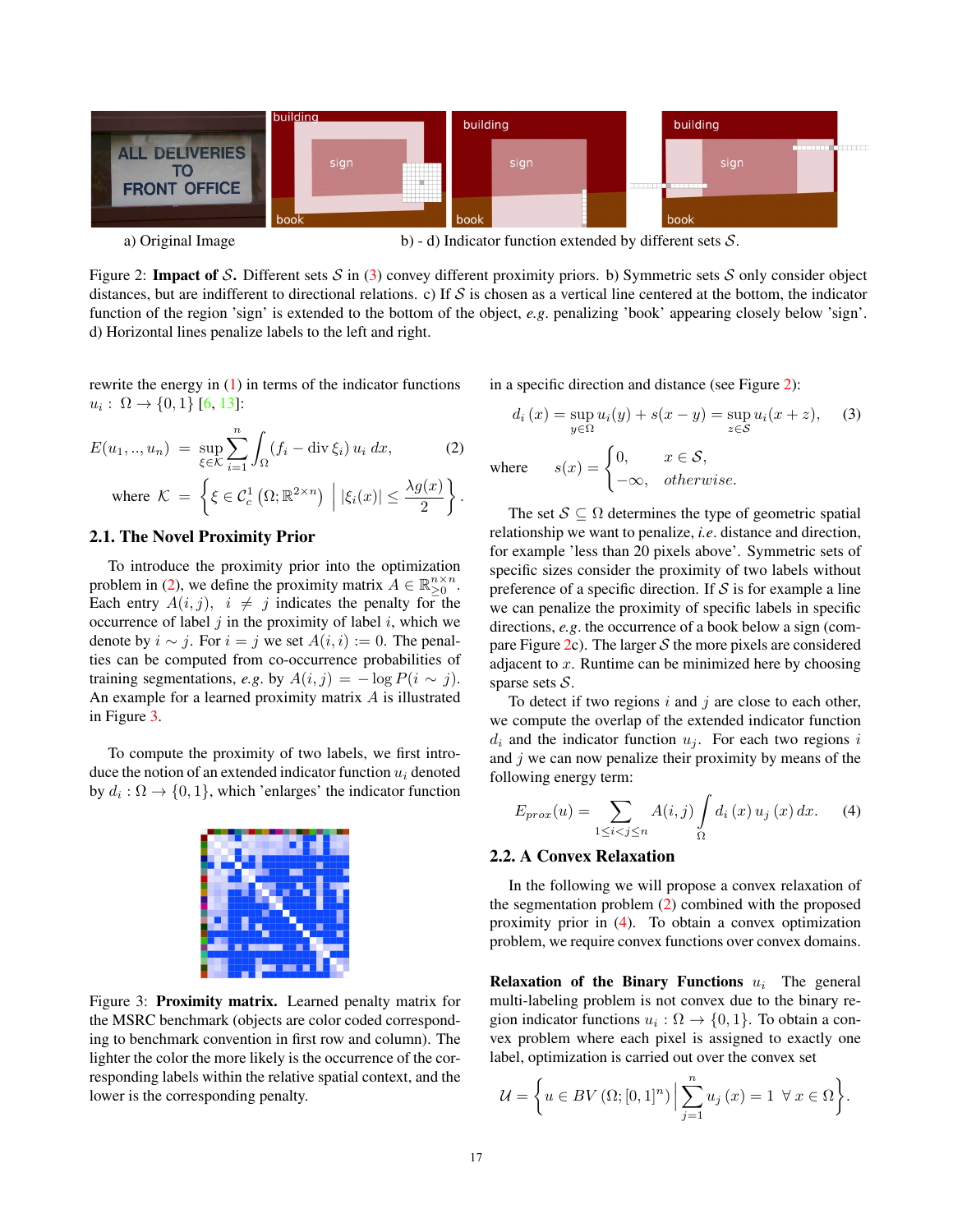$$
\min_{\substack{u \in U \\ \alpha \in D \\ \alpha \in A}} \max_{\substack{\xi \in K \\ \eta \in D \\ \eta \in D}} \left\{ \int_{\Omega} (f_i - \text{div} \xi_i) u_i \, dx + \sum_{z \in S} \int_{\Omega} \beta_{i_z} (x) \left( d_i (x) - u_i (x + z) \right) dx \right. \tag{5}
$$
\n
$$
+ \sum_{j=i+1}^{u \in U} \int_{\Omega} q_{ij}^1 (1 - d_i) + q_{ij}^2 d_i + q_{ij}^3 (1 - u_j) + q_{ij}^4 u_j \right. \left. + \alpha_{ij}^1 \left( q_{ij}^1 + q_{ij}^3 \right) + \alpha_{ij}^2 \left( q_{ij}^1 + q_{ij}^4 \right) + \alpha_{ij}^3 \left( q_{ij}^2 + q_{ij}^3 \right) + \alpha_{ij}^4 \left( q_{ij}^2 + q_{ij}^4 - A(i, j) \right) dx \right\}.
$$

Relaxation of the Dilation Constraints The dilation constraints in (3) are relaxed to

$$
d_i(x) \ge u_i(x+z) \quad \forall \, x \in \Omega, \, z \in \mathcal{S}.\tag{6}
$$

By simultaneously minimizing over the functions  $d_i$  we can assure that at the optimum  $d_i$  fulfills the constraints in (3) exactly. The inequality (6) can easily be included in the segmentation energy by introducing a set of Lagrange multipliers  $\beta_{i_z}$  and adding the following energy term:

$$
\min_{d \in \mathcal{D}} \max_{\beta \in \mathcal{B}} \sum_{i=1}^{n} \sum_{z \in \mathcal{S}} \int_{\Omega} \beta_{i_z}(x) (d_i(x) - u_i(x+z)) dx, (7)
$$

$$
\mathcal{B} = \{ \beta_{i_z} \mid \beta_{i_z} : \Omega \to [-\infty, 0] \quad \forall z \in \mathcal{S}, i = 1, ..., n \},
$$

$$
\mathcal{D} = BV(\Omega; [0, 1]^n).
$$

Relaxation of the Product in (4) The product of the dilation  $d_i$  and the indicator function  $u_j$  is not convex. A convex, tight relaxation of such energy terms was given by Strekalovskiy et al. [10]. To this end, we introduce additional dual variables  $q_{ij}$  and Lagrange multipliers  $\alpha_{ij}$ :

$$
Q = \left\{ q_{ij} \mid q_{ij} : \Omega \to \mathbb{R}^4, 1 \leq i < j \leq n \right\}, \qquad (8)
$$
\n
$$
A = \left\{ \alpha_{ij} \mid \alpha_{ij} : \Omega \to [-\infty, 0]^4, 1 \leq i < j \leq n \right\}.
$$

Resulting Optimization Problem After carrying out these relaxations we finally obtain the convex energy minimization problem in (5).

The projections onto the respective convex sets of  $\xi, d, \beta$ and  $\alpha$  are done by simple clipping while that of the primal variable u is a projection onto the simplex in  $\mathbb{R}^n$  [5].

#### 3. Implementation

In order to find the globally optimal solution to this relaxed convex optimization problem, we employ the primaldual algorithm published in [8]. Optimization is done by alternating a gradient descent with respect to the functions u, d and  $\alpha$  and a gradient ascent for the dual variables  $\xi$ ,  $\beta$ and q interlaced with an over-relaxation step on the primal variables. The step sizes are chosen optimally according to [7]. We stopped the iterations when the average update of the indicator function  $u(x)$  per pixel was less than 10<sup>-5</sup>. By allowing the primal variables  $u_i$  to take on intermediate values between 0 and 1 we may end up with non-binary solutions. In order to obtain a binary solution to the original optimization problem, we assign each pixel  $x$  to the label  $L$ with maximum value after optimizing the relaxed problem:

$$
L(x) = \arg\max_{i} \{u_i(x)\}, x \in \Omega.
$$
 (9)

We observed that the computed relaxed solutions  $u$  are binary almost everywhere.

Due to the inherent parallel structure of the optimization algorithm [8] the approach can be easily parallelized and implemented on graphics hardware. We used a parallel CUDA implementation on an NVIDIA GTX 680 GPU. To reduce the runtime of the approach we randomly subsampled only very few entries in  $S$  and neglected the others yielding equivalent results in around 180 seconds on average (note that we do not work on super pixels). We can conclude that already very sparse sets  $S$  containing around ten entries yield results very similar to the full set  $S$ .

#### 4. Experiments and Results

We have defined proximity priors within a variational multi-label approach in order to integrate spatial relations between object labels. One of the major advantages of the proposed algorithm is that we can utilize sets  $S$  of different sizes and shapes which allow us to take into account larger neighborhoods of pixels in specific directions and to prevent 'ghost labels'. In the following we will show results on the MSRC database and compare our segmentations to state-ofthe-art approaches for semantic labeling and co-occurrence priors.

#### 4.1. Preventing Ghost Labels

'Ghost labels' denote thin artificial regions which are easily introduced if label distances are learned from training data, see for example [11].

If the distance function does not obey the triangle inequality 'ghost labels' can appear. They reduce costs of direct label transitions by taking a 'detour' over a third, unrelated but less expensive label. Examples are given in Figure 4b) with a closeup in Figure 4c). The segmentation result obtained by [11] *e.g*. contains very thin 'boat' regions at the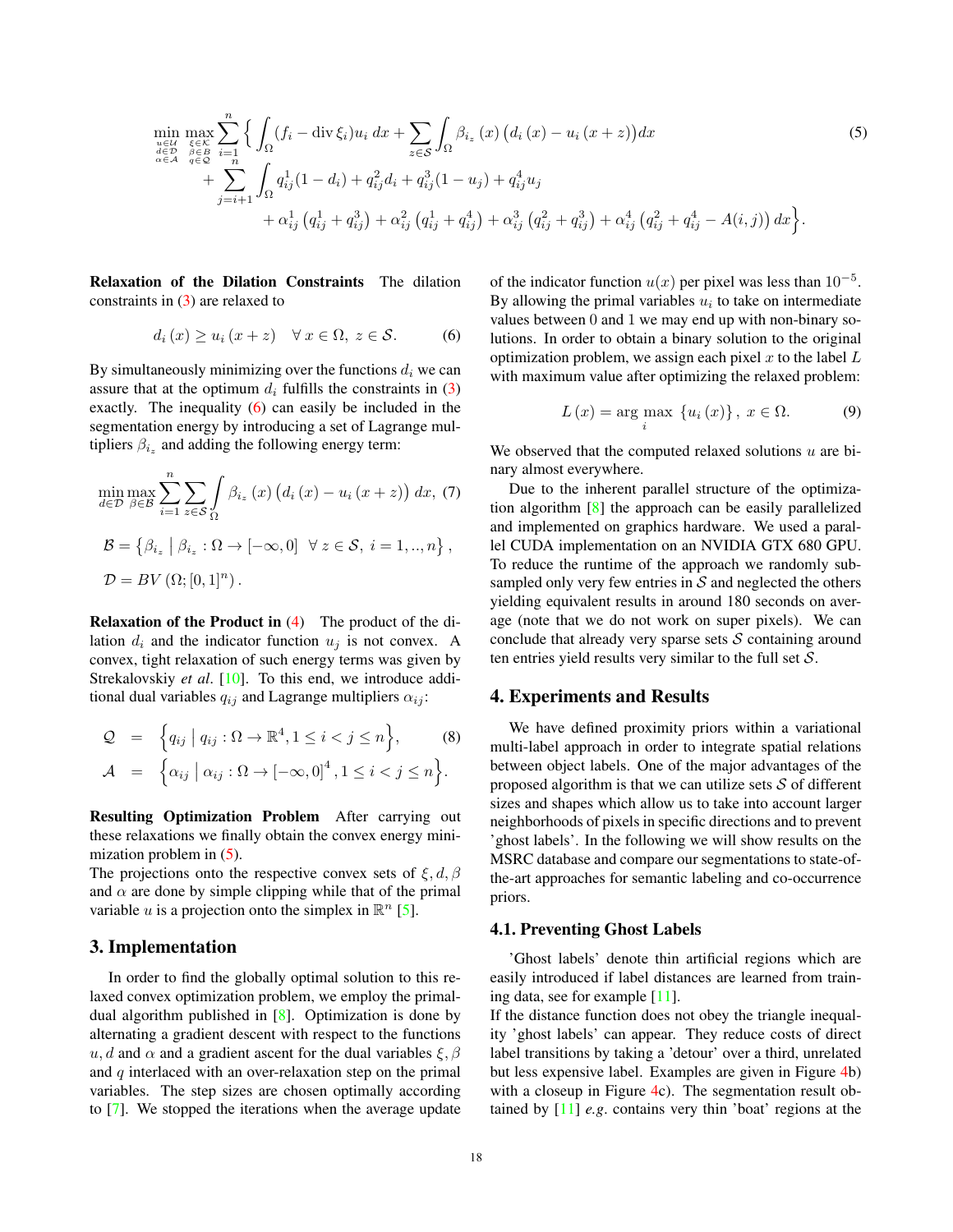|                                                | Accur.<br>per pixel | S<br>gur.<br>Jas<br>∢ັ⊵                                               | Building | Grass |  |  |  |  |  |  |  |  |  |  |
|------------------------------------------------|---------------------|-----------------------------------------------------------------------|----------|-------|--|--|--|--|--|--|--|--|--|--|
| Gould <i>et al.</i> [1] CRF + rel. loc.        | 76.5                | 64.38 72 95 81 66 71 93 74 70 70 69 72 68 55 23 82 40 77 60 50 50 14  |          |       |  |  |  |  |  |  |  |  |  |  |
| Ladicky <i>et al.</i> $\lceil 3 \rceil$ co-oc. | 80                  | 67.76 77 96 80 69 82 98 69 82 79 75 75 81 85 35 76 17 89 25 61 50 22  |          |       |  |  |  |  |  |  |  |  |  |  |
| Lucchi et al. [4], DPG local                   | 75                  | 68.62 54 88 83 79 82 95 87 70 85 81 97 69 72 27 88 46 60 74 27 49 28  |          |       |  |  |  |  |  |  |  |  |  |  |
| Lucchi <i>et al.</i> [4], DPG loc.+glob.       | 80                  | 74.62 65 87 87 84 75 93 94 78 83 72 93 86 70 50 93 80 86 78 28 58 27  |          |       |  |  |  |  |  |  |  |  |  |  |
| Vezhnevets <i>et al.</i> [12], weak sup.       | 67                  | 66.52 12 83 70 81 93 84 91 55 97 87 92 82 69 51 61 59 66 53 44 9 58   |          |       |  |  |  |  |  |  |  |  |  |  |
| Vezhnevets <i>et al.</i> $[12]$ , full sup.    | 72                  | 71.71 21 93 77 86 93 96 92 61 79 89 89 89 68 50 74 54 76 68 47 49 55  |          |       |  |  |  |  |  |  |  |  |  |  |
| Strekalovskiy et al. [11]                      | 84.85               | 77.52 70 97 92 89 85 96 81 83 90 82 92 83 66 45 92 63 86 80 51 73 32  |          |       |  |  |  |  |  |  |  |  |  |  |
| <b>Proposed Proxmity Priors</b>                | 84.97               | 78.19 69 77 92 87 87 97 87 82 91 83 94 84 62 44 93 67 86 83 57 74 26  |          |       |  |  |  |  |  |  |  |  |  |  |
| Ladicky <i>et al.</i> [3] co-oc. + hier.       | 87                  | 76.76 82 95 88 73 88 100 83 92 88 87 88 96 96 27 85 37 93 49 80 65 20 |          |       |  |  |  |  |  |  |  |  |  |  |

Table 1: MSRC benchmark scores. We compare the segmentation accuracy to state-of-the-art segmentation algorithms with co-occurrence priors on the MSRC benchmark. The approach by Ladicky *et al*. in the last row is added for completeness but is not comparable since it includes hierarchical label priors and uses potentials of the highest order  $|\Omega|$  instead of order two as in our approach.

edge of the 'grass' label, because the transition between the labels 'water' and 'boat' and 'boat' and 'grass' is in sum less costly than the direct transition between 'water' and 'grass'.



d) Proposed proximity priors

Figure 4: Proximity priors prevent ghost labels. If the transition of two labels is cheaper via a third label artificial labels will be introduced as shown in b) and as closeup in c). The proposed proximity priors consider regions with more than one-pixel distance still as adjacent and thus avoid ghost labels.

Proximity priors prevent such ghost labels by considering more than a single pixel wide margin as close to the object, see for example Figure 4d).

## 4.2. MSRC Segmentation Benchmark

To evaluate the proposed segmentation algorithm we apply it to the task of object segmentation and recognition on the MSRC benchmark. This benchmark comprises 591 images which contain 21 different labels such as 'cow', 'book', 'building' or 'grass'. For the benchmark experiments we chose a symmetric set S of size  $9 \times 9$  and set  $\lambda = 0.3$ .

The penalty matrix A defined in Section 2.1 is learned from training data based on the relative frequencies of label occurrences within the local range defined by  $S$ . For a symmetric set S of size  $9 \times 9$  we obtain the penalty matrix in Figure 3.

To evaluate the segmentation accuracy of the proposed method, in Table 1 we compare the benchmark scores of our method to the approaches by Gould *et al*. [1] with relative location priors, Ladicky *et al*. [3] with co-occurrence prior (with and without hierarchical prior), Lucchi *et al*. [4] for the data pairwise global and local models, Vezhnevets *et al.* [12] for the weakly and fully supervised approach and to Strekalovskiy *et al*. [11] with the non-metric distance functions for multi-label problems. The scores denote the average accuracy on the benchmark given as *True Positives* · 100 *True Positives* <sup>+</sup> *False Negatives* per pixel and per class. The results indicate that we outperform the other co-occurrence based methods in average class and pixel accuracy.

Note that the high score of the approach by Strekalovskiy *et al*. [11] does not reflect the ghost label problem since these regions contain only very few pixels. However, the introduction of entirely unrelated objects, albeit small ones, is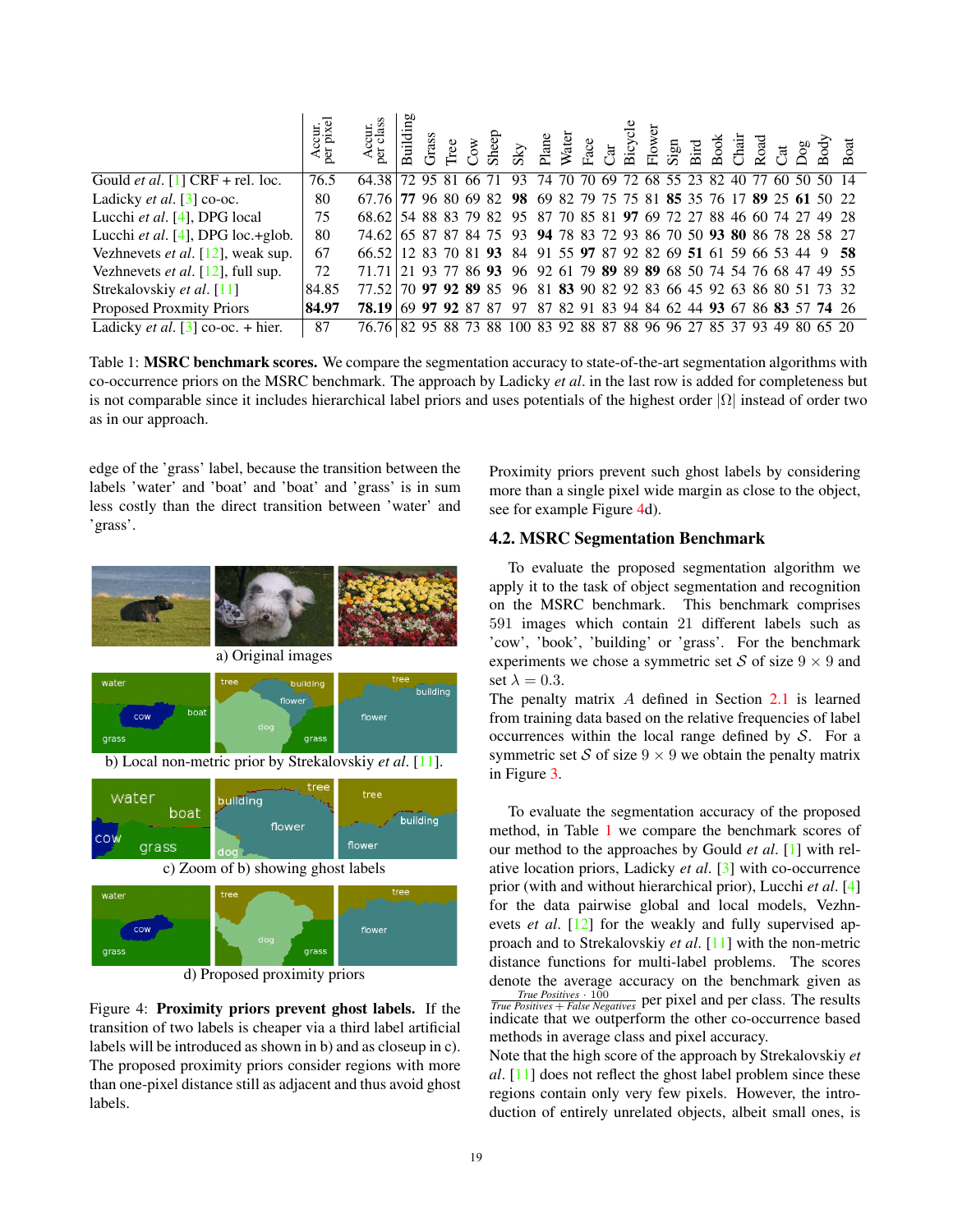

Figure 5: Improved results on the MSRC benchmark. Proximity Priors capture richer semantic information on spatial object inter-relations such as distances, direction and relative location than previous approaches such as global co-occurrence [3] or local co-occurrence [11].

often problematic for applications.

The benchmark results in general suggest rather small improvements for the integration of geometric spatial priors. This is somewhat surprising since the images show strong improvements and the prior corresponds to typical human thinking. As already mentioned by Lucchi *et al*. [4] who stated similar findings this is probably due to the rather crude ground truth of the benchmark with large unlabeled regions especially at object boundaries. These regions are not counted in the score, but nevertheless leave a lot of room for misclassification or improvements. Therefore, we think that the benchmark score should not be overstressed here.

Qualitative comparisons with the two best scoring of the above mentioned methods by Ladicky *et al*. [3] with hierarchical prior and by Strekalovskiy *et al*. [11] on the MSRC database are given in Figures 1 and 5. The results show that the proposed method reduces the number of mislabeled objects. For example, our approach is the only one which correctly detects the boat in Figure 1 without assigning part of it to the label 'bird'. Another example is the head of the sheep in the first column of Figure 1 which is correctly labeled without any 'cow' pixels. The result of the cat in the first column of Figure 5 shows that we can avoid problems which appear due to prior superpixel segmentations.

#### 4.3. Direction Dependent Proximity

Some object pairs only appear in specific spatial constellations, for example cars do not appear above water or books on top of buildings. Such relations can be encoded by applying directional sets  $S$ ,  $e.g.$  horizontal or vertical lines (compare Figure 2). The corresponding penalties can either be defined or learned from training data.

For the portrait of the woman in Figure 5 we used a learning based approach for a horizontal set  $S$  such as the one shown in Figure 2d). We derive the penalties A from the relative frequencies of objects appearing up to 40 pixels left and right of the label 'face' in the training images. For the bench and cat images (rightmost in Figure 5) we used a vertical set  $S$  centered at the bottom/top (compare Figure 2c) together with a distance of 20 to penalize the label 'bird' below 'chair' and the label 'water' above 'street'.

# 5. Conclusion

We introduced proximity priors for semantic segmentation and recognition within a variational multi-label framework. Instead of introducing co-occurrence probabilities of label combinations, proximity priors define likelihoods for specific geometric spatial relationships of label pairs, *i.e*. their direction and distance. In this way, proximity priors